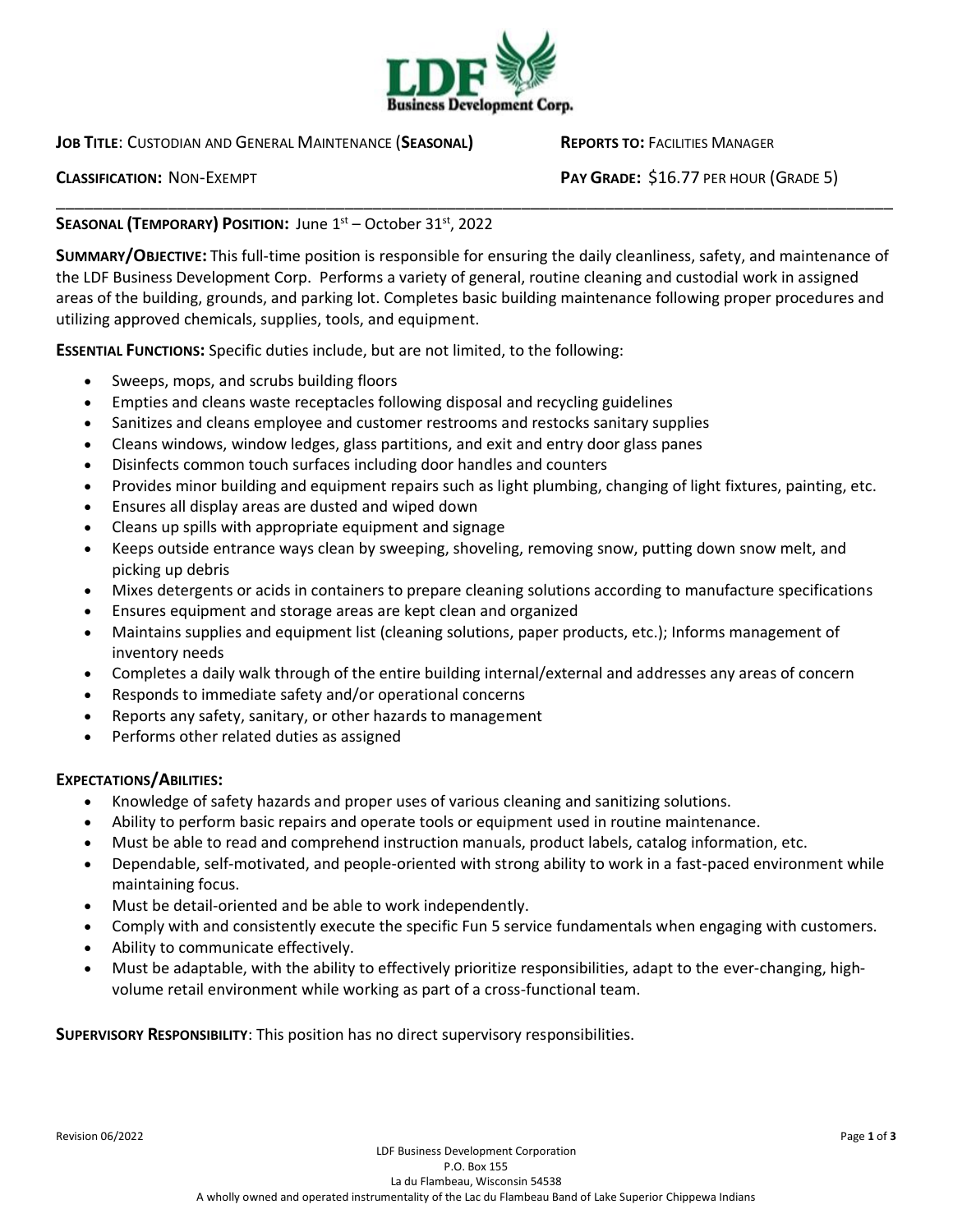

**OTHER DUTIES:** Please note this job description is not designed to cover or contain a comprehensive listing of activities, duties or responsibilities that are required of the employee for this job. Duties, responsibilities, and activities may change at any time with or without notice.

**WORK ENVIRONMENT:** This job operates in multiple environments; including retail, grocery, convenience store, gas station, administrative and call center business units. Exposure to commercial kitchen equipment, cleaning chemicals, extreme temperatures, and other potentially hazardous materials are all possible. Outdoor and indoor work multiple hours a day and at all times of the year will be required.

**PHYSICAL DEMANDS:** The physical demands described here are representative of those that must be met by an employee to successfully perform the essential functions of this job.

- Regularly required to talk or hear, stand, walk, use hands to finger, handle or feel; reach with hands and arms and stoop, kneel, crouch, or crawl
- Occasionally required to sit, climb or balance
- Must lift and or move up to 50 pounds safely
- x Must be able to physically climb ladders, bend, or crawl into awkward spaces
- Ability to maintain regular, reliable attendance

**POSITION TYPE/EXPECTED HOURS OF WORK:** This is a Seasonal (temporary) Full-Time position with 40 hours per week expected, from June 1<sup>st</sup>- October 31<sup>st</sup>, 2022. Days of work vary Sunday through Saturday, during hours of operation from 6:00am - 9:00pm. Must be able to work flexible hours including mornings, evenings, weekends, and holidays. Must attend all mandatory meetings and participate in trainings.

**TRAVEL:** Local travel between business units is expected for this position.

**REQUIRED EDUCATION AND EXPERIENCE:** High school diploma or equivalent is required. Related experience preferred but not required.

**CORPORATION STANDARDS:** The foundation of success is found in meeting the following LDF Business

Development Corp. expectations:

- Demonstrate an attitude of safety first.
- x Possess work ethic consisting of loyalty, integrity, pride, perseverance, accountability, respect, and teamwork.
- Possess an ambition to succeed.
- Adhere to company policies and procedures.
- Represent the company in a positive and professional manner.
- Flexibility to work for extended hours to meet deadlines.
- Handle oneself with professionalism during stressful situations.
- Maintain a positive attitude and morale.
- Interact effectively with all members of the company and all outside associates.
- Consider long-term implications of decisions and actions.
- Work independently, exercise discretion, and make competent decisions.
- Comply with designated work schedule.
- Use company resources wisely.
- Maintain neat, clean, and organized workspace.
- Analyze and implement ways to improve individual and/or company performance.